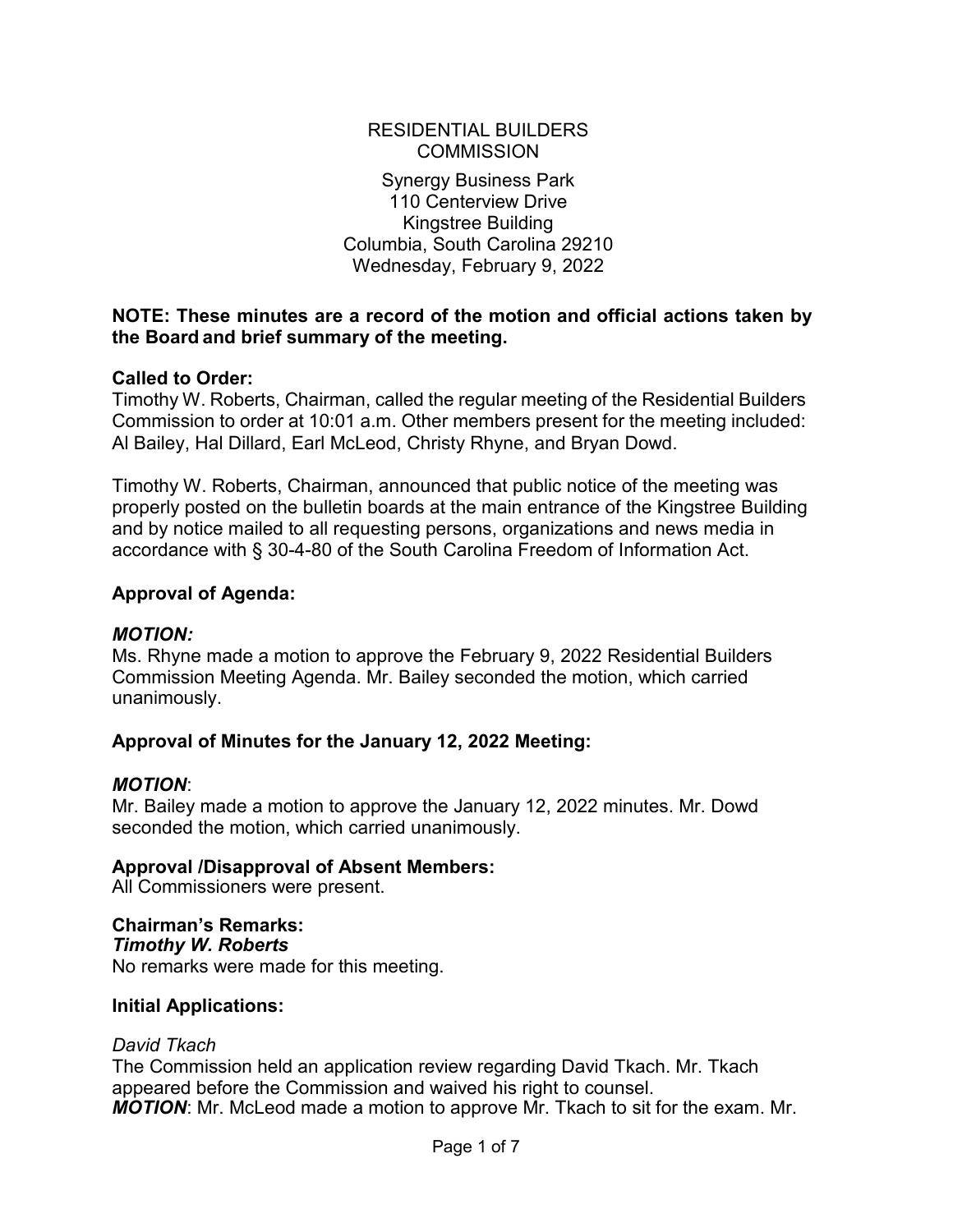Dillard seconded the motion, which carried unanimously.

#### *Michael Austin Stanley*

Mr. Stanley did not attend. The Commission did not take any action.

#### *Michael C Hammond*

The Commission held an application review regarding Michael C Hammond. Mr. Hammond appeared before the Commission, waived his right to counsel, and presented a witness, Luke Higginbotham, for testimony.

#### *MOTION*:

Mr. Dillard made a motion to approve Mr. Hammond to sit for the exam. Ms. Rhyne seconded the motion, which carried unanimously.

#### *William Robert Overhultz III*

The Commission held an application review regarding William Robert Overhultz III. Mr. Overhultz appeared before the Commission and waived his right to counsel. *MOTION*:

Mr. McLeod made a motion to approve Mr. Overhultz to sit for the exam. Mr. Dillard seconded the motion, which carried unanimously.

#### *Cindy Vanessa Hurtado*

The Commission held an application review regarding Cindy Vanessa Hurtado. Ms. Hurtado appeared before the Commission and waived her right to counsel.

#### *MOTION*:

Mr. Dowd made a motion to deny Ms. Hurtado to sit for the exam. Ms. Rhyne seconded the motion, which carried unanimously.

#### *George Franklin Smith*

The Commission held an application review regarding George Franklin Smith. Mr. Smith appeared before the Commission and waived his right to counsel. *MOTION*:

Mr. Dillard made a motion to approve Mr. Smith to sit for the exam. Mr. McLeod seconded the motion, which carried unanimously.

#### *Aaron S Hawley*

The Commission held an application review regarding Aaron S Hawley. Mr. Hawley appeared before the Commission, waived his right to counsel, and presented a witness, Jocelyn Hawley, for testimony.

#### *MOTION*:

Mr. McLeod made a motion to deny Mr. Hawley to sit for the exam. Mr. Bailey seconded the motion, which carried unanimously.

#### *Edward C McGuirt*

The Commission held an application review regarding Edward C McGuirt. Mr. McGuirt appeared before the Commission and waived his right to counsel. *MOTION*:

Mr. McLeod made a motion to approve Mr. McGuirt to sit for the Business and Law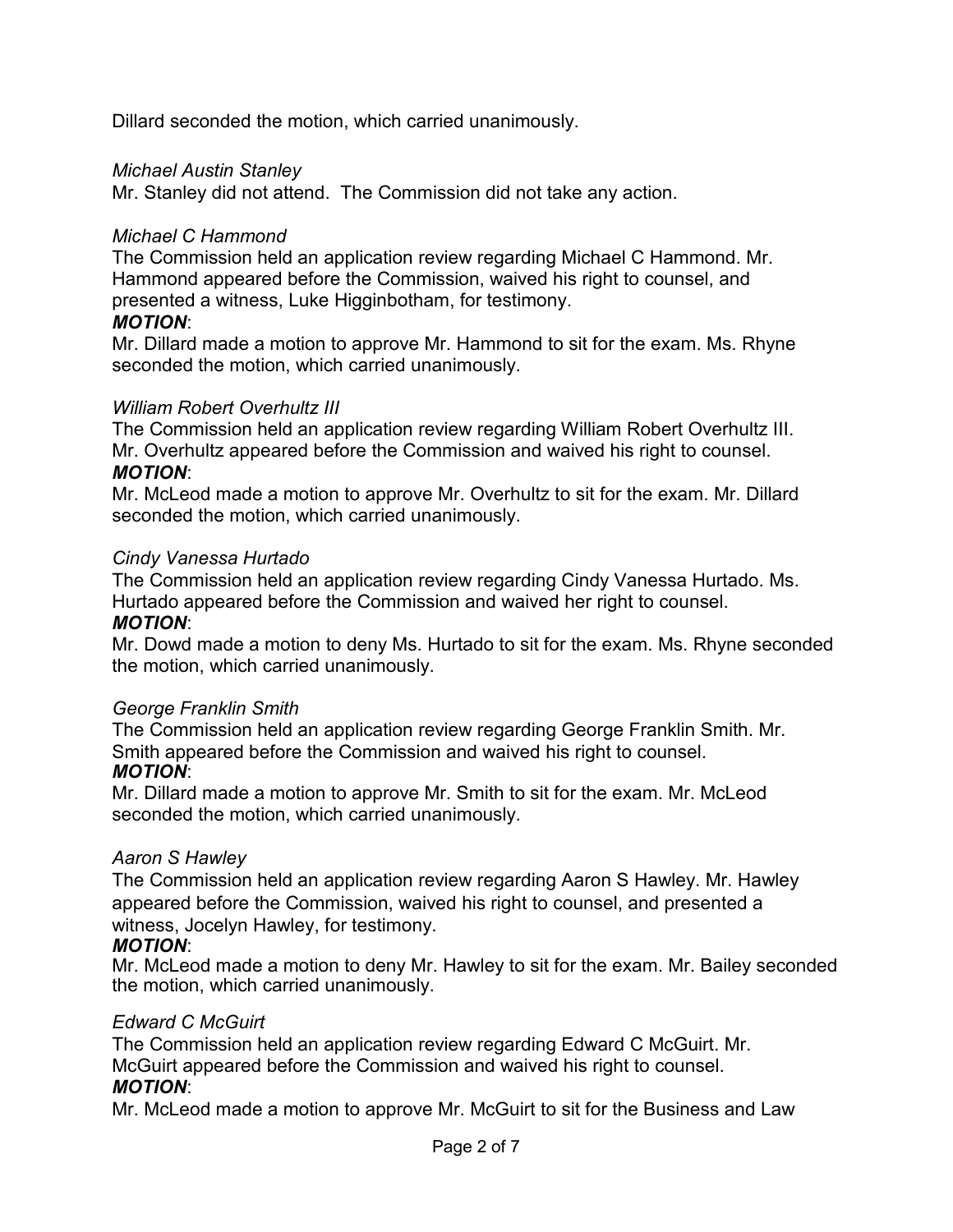exam. Mr. Dillard seconded the motion, which carried unanimously.

#### *Nathan S Hindle*

The Commission held an application review regarding Nathan S Hindle. Mr. Hindle appeared before the Commission and waived his right to counsel.

#### *MOTION*:

Mr. Bailey made a motion to approve Mr. Hindle to sit for the exam. Mrs. Rhyne seconded the motion, which carried unanimously.

#### *Martin Charles Morrow*

The Commission held an application review regarding Martin Charles Morrow. Mr. Morrow appeared before the Commission and waived his right to counsel. *MOTION*:

Mr. Dillard made a motion to deny Mr. Morrow to sit for the exam. Mr. Dowd seconded the motion, which did not carry unanimously. Mr. McLeod opposed.

#### *Jeffrey Gradzki*

The Commission held an application review regarding Jeffrey Gradzki. Mr. Gradzki appeared before the Commission and waived his right to counsel. *MOTION*:

Mr. Dillard made a motion to approve Mr. Gradzki to sit for the exam. Mr. Dowd seconded the motion, which carried unanimously.

#### *Jason James Camino*

Mr. Camino asked to be rescheduled. The Commission did not take any action.

#### *Benjamin J Hromyak*

The Commission held an application review regarding Benjamin J Hromyak. Mr. Hromyak appeared before the Commission and waived his right to counsel. *MOTION*:

Mr. Bailey made a motion to approve Mr. Hromyak to sit for the exam. Mr. McLeod seconded the motion, which did not carry unanimously. Mr. Dowd opposed.

#### *Ryley Terence McGillis*

The Commission held an application review regarding Ryley Terence McGillis. Mr. McGillis appeared before the Commission and waived his right to counsel.

## **Executive Session**

#### *MOTION:*

Mr. Dowd made a motion to go into Executive Session for legal advice. Mrs. Rhyne seconded the motion, which carried unanimously.

#### **Return from Executive Session** *MOTION:*

Mr. Dowd made a motion to return from Executive Session. Mrs. Rhyne seconded the motion, which carried unanimously.

#### *MOTION*:

Mr. McLeod made a motion to approve Mr. McGillis to sit for the exam. Mr. Dillard seconded the motion, which did not carry unanimously. Mr. Bailey and Mr. Dowd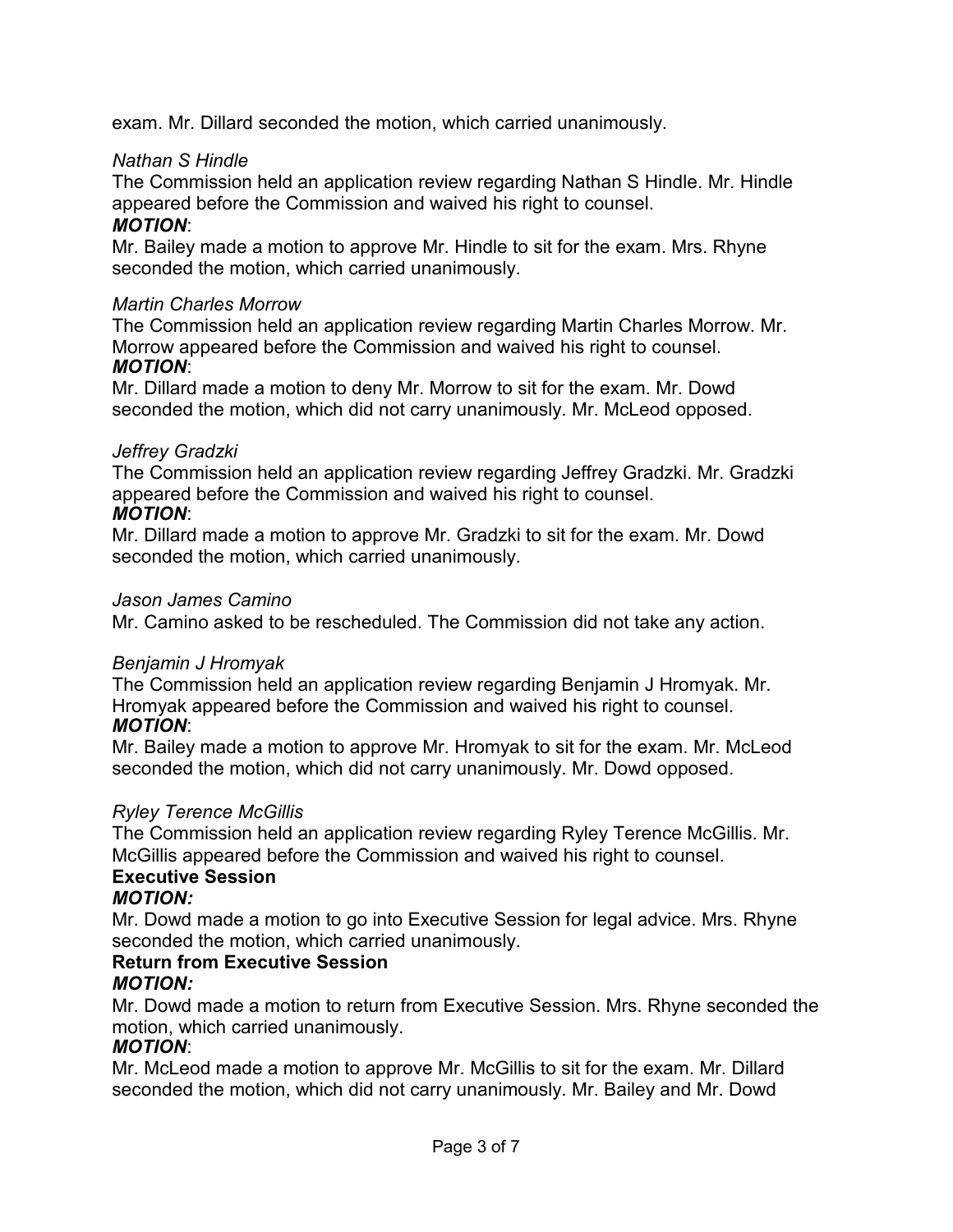opposed.

#### *Ontario De'Shon Wallace*

The Commission held an application review regarding Ontario De'Shon Wallace. Mr. Wallace appeared before the Commission and waived his right to counsel. *MOTION*:

Mr. Dowd made a motion to deny Mr. Wallace to sit for the exam. Ms. Rhyne seconded the motion, which carried unanimously.

#### *Lee Carlton Walker*

The Commission held an application review regarding Lee Carlton Walker. Mr. Walker appeared before the Commission and waived his right to counsel. *MOTION*:

Ms. Rhyne made a motion to deny Mr. Walker to sit for the exam. Mr. Dowd seconded the motion, which carried unanimously.

#### *Travis R Connolly*

The Commission held an application review regarding Travis R Connolly. Mr. Connolly appeared before the Commission and waived his right to counsel. *MOTION*:

Mr. Bailey made a motion to approve Mr. Connolly to sit for the exam. Mr. Dillard seconded the motion, which carried unanimously.

#### *William Michael Forgo*

The Commission held an application review regarding William Michael Forgo. Mr. Forgo appeared before the Commission and waived his right to counsel. *MOTION*:

Mr. Bailey made a motion to approve Mr. Forgo to sit for the exam. Mr. Dowd seconded the motion, which carried unanimously.

#### *Timothy Farrell*

The Commission held an application review regarding Timothy Farrell. Mr. Farrell appeared before the Commission and waived his right to counsel.

#### *MOTION*:

Ms. Rhyne made a motion to approve Mr. Farrell to sit for the exam. Mr. McLeod seconded the motion, which carried unanimously.

#### *Elliott Ambrose Altman*

The Commission held an application review regarding Elliott Ambrose Altman. Mr. Altman appeared before the Commission and waived his right to counsel. *MOTION*:

Mr. Dillard made a motion to approve Mr. Altman to sit for the exam. Mr. McLeod seconded the motion, which carried unanimously.

#### *Daryl Lynn Ritacco*

Mr. Ritacco did not attend. The Commission did not take any action.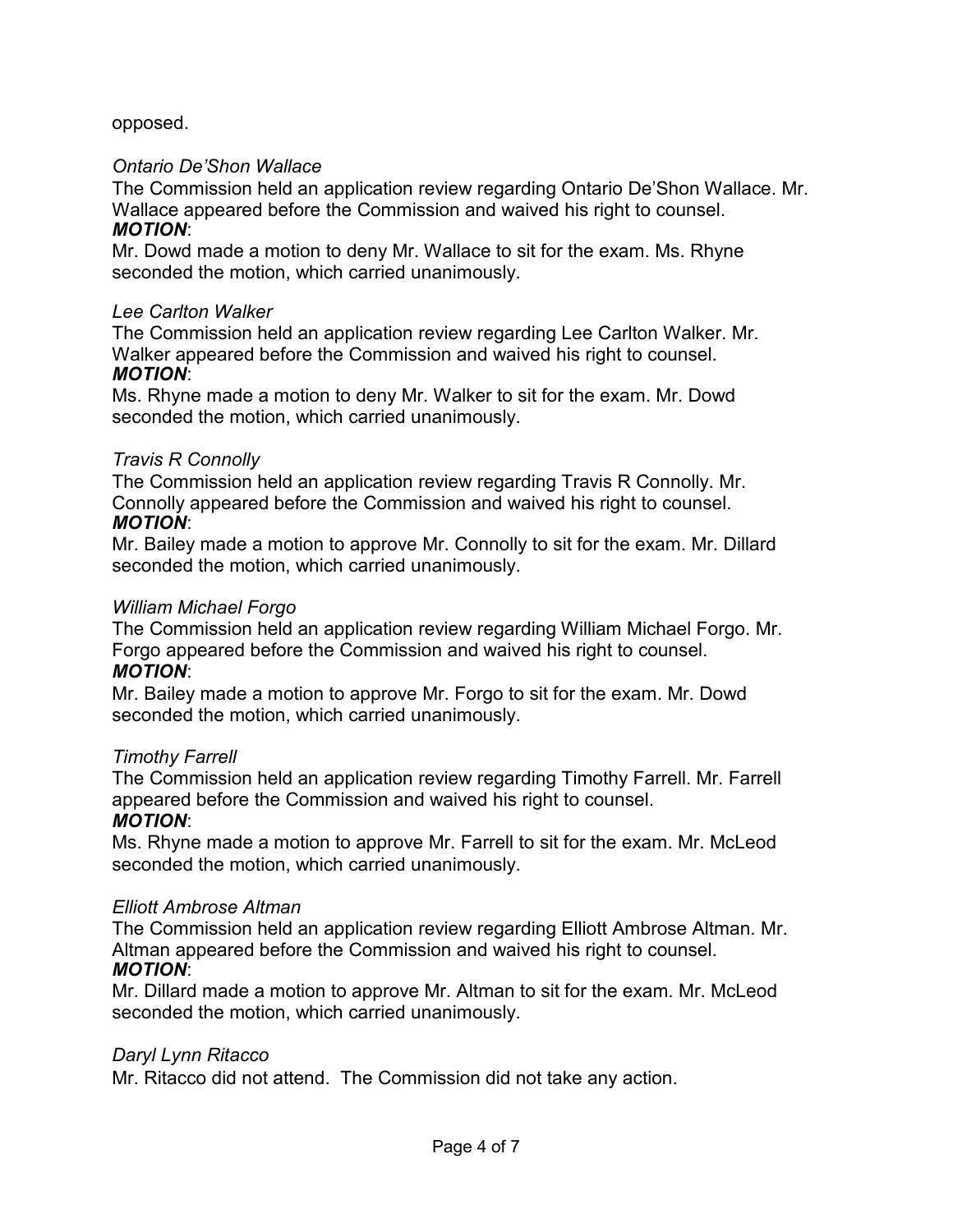#### *Mark Anthony Bethea*

The Commission held an application review regarding Mark Anthony Bethea. Mr. Bethea appeared before the Commission and waived his right to counsel. *MOTION*:

Mr. Dowd made a motion to allow Mr. Bethea a Specialty Registration with the conditions that at renewal, he must provide a SLED report with no new arrests and have the fine referenced in the SLED report resolved. Ms. Rhyne seconded the motion, which carried unanimously.

#### *Henry Rayford Privette Jr*

The Commission held an application review regarding Henry Rayford Privette Jr. Mr. Privette appeared before the Commission, waived his right to counsel, and presented two witnesses, Ms. Eve Herbert and Mr. Scott Strobler, for testimony.

# **Executive Session**

#### *MOTION:*

Ms. Rhyne made a motion to go into Executive Session for legal advice. Mr. Dillard seconded the motion, which carried unanimously.

#### **Return from Executive Session**

#### *MOTION:*

Ms. Rhyne made a motion to return from Executive Session. Mr. Dillard seconded the motion, which carried unanimously.

#### *MOTION*:

Mr. McLeod made a motion to take no action until further documentation is provided regarding the restitution as set forth in the federal order. Ms. Rhyne seconded the motion, which carried unanimously.

#### *Timothy Moses Dingle*

The Commission held an application review regarding Timothy Moses Dingle. Mr. Dingle appeared before the Commission and waived his right to counsel. *MOTION*:

Mr. Bailey made a motion to approve Mr. Dingle for his residential specialty registration. Mr. Dillard seconded the motion, which carried unanimously.

#### **Hearing Officer Recommendations:**

- *1. James Bache Case Nos. 2018-164 and 2019-69*
- *2. Elvis J Peagler Case No. 2019-680*

Mr. Bailey, who served as the hearing officer, recused himself. *MOTION:*

Mr. Dowd made a motion to adopt the Hearing Officer Recommendations. Ms. Rhyne seconded the motion, which carried unanimously.

#### **Administrator's Remarks for Information:**

Janet Baumberger, Administrator for the Residential Builders Commission Ms. Baumberger had no remarks.

#### **Board Information:**

1. **OIE Report – Mr. Todd Bond:**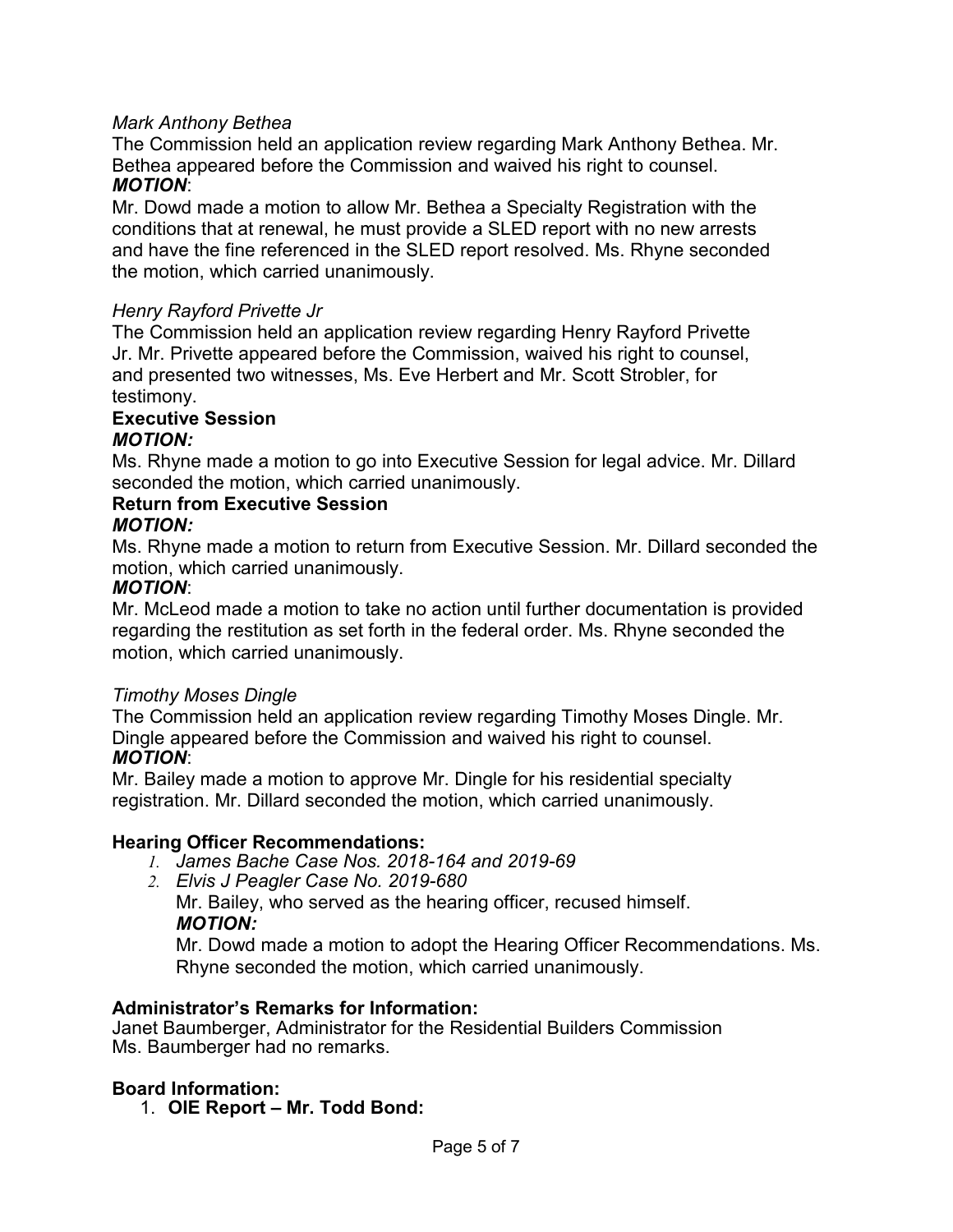#### *Mr. Todd Bond, Chief Investigator of OIE*

Mr. Todd Bond presented the OIE report. He reported the number of Investigations as of February 9, 2022.

#### **As of February 9, 2022:**

#### **Complaints Received (1/1/2022-2/9/2022) – 93; Active Investigations – 201; Closed Cases – 61**

#### **New Business – Mr. Todd Bond:**

*Mr. Todd Bond, Chief Investigator of OIE*

*1.* Recommendation of IRC

#### *MOTION*

Mr. Dowd made a motion to approve the Recommendation of IRC. Mrs. Rhyne seconded the motion, which carried unanimously.

*2.* Resolution Guidelines

#### *MOTION*

Ms. Rhyne made a motion to approve the IRC Resolution Guidelines. Mr. Dowd seconded the motion, which carried unanimously.

**Listing of majority-owned businesses under individual license and serving as licensee in responsible charge for COA:** The Commission provided guidance that a licensee can list businesses of which they are a majority owner under their individual license and serve as the licensee in responsible of a COA.

#### **Old Business:**

1. Review Construction Standards:

The South Carolina Home Builders Association ("HBA") previously submitted an updated version of its South Carolina Residential Construction Standards ("Standards"), which had been reviewed by Advice Counsel, the Chair, and the Administrator. Advice Counsel has provided the HBA with her comments and suggestions regarding its most recent draft of the Standards. The document is still being reviewed.

1. One-Year Experience Requirements for Licensure – Staff Approval Guidelines and Authority:

*Ms. Janet Baumberger, Administrator for the Residential Builders Commission* Administrator is not authorized to approve without W2's or 1099's. *MOTION*

Ms. Rhyne made a motion to adopt the guidelines. Mr. Dowd seconded the motion, which carried unanimously.

#### **Approval of NASCLA Travel:**

#### *MOTION*

Mr. Dowd made a motion to approve the NASCLA travel. Ms. Rhyne seconded the motion, which carried unanimously.

#### **Public Comments:**